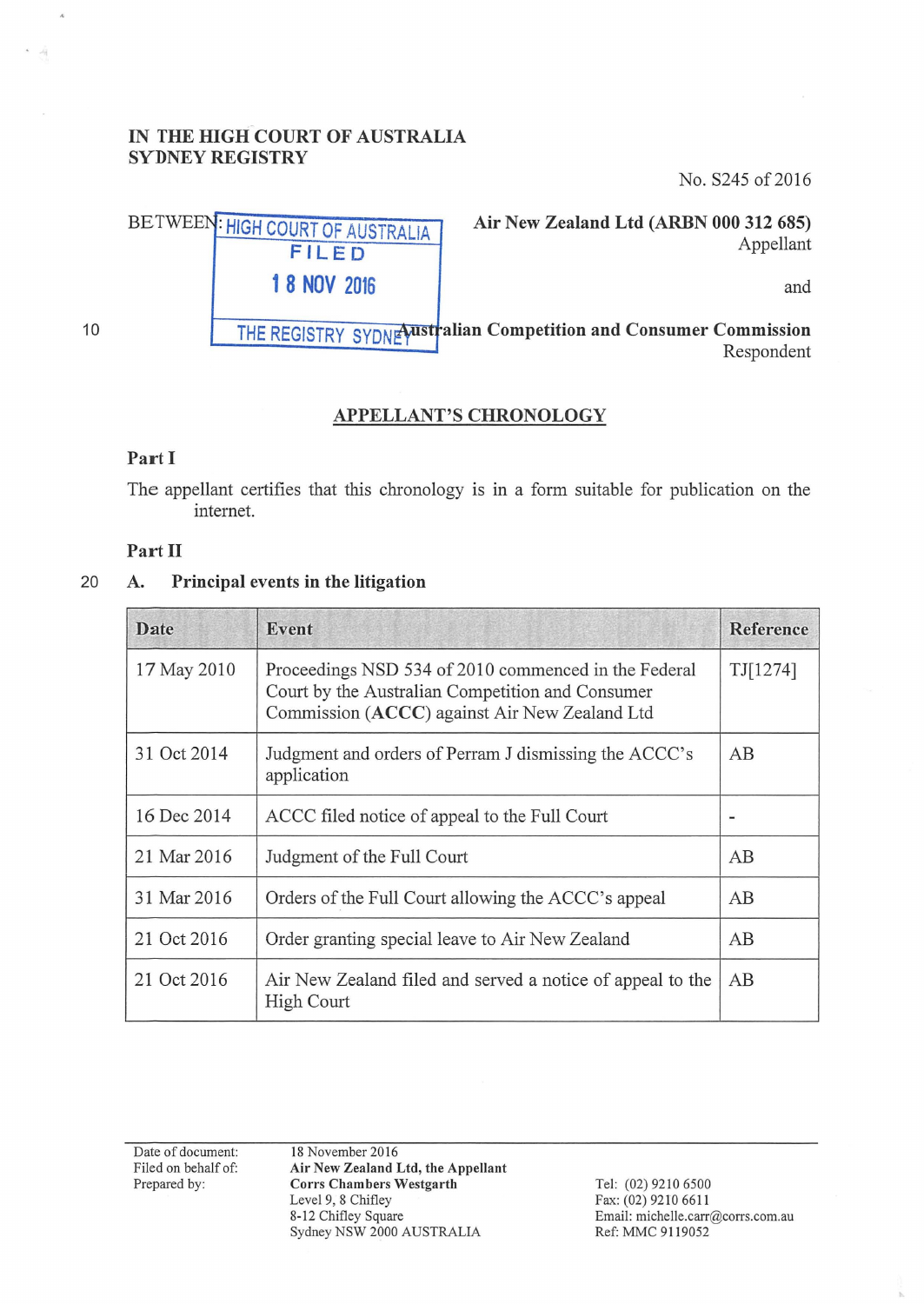| <b>Date</b>       | Event                                                                                                                                                                                                                                                                                                                                                  | Reference                                       |
|-------------------|--------------------------------------------------------------------------------------------------------------------------------------------------------------------------------------------------------------------------------------------------------------------------------------------------------------------------------------------------------|-------------------------------------------------|
| Early 2000        | Various international airlines around the world started<br>imposing fuel surcharges in an attempt to recover, in part,<br>the increased fuel costs to which airlines had become<br>subject.                                                                                                                                                            | TJ[500]                                         |
| 14 Jan 2000       | The Hong Kong Board of Airlines Representatives' Cargo<br>Sub-Committee (HK BAR CSC) first applies to the Hong<br>Kong Civil Aviation Department (HK CAD) for approval<br>of a fuel surcharge on routes from Hong Kong. The fuel<br>surcharge sought was in accordance with Resolution 116ss<br>of the International Air Transport Association (IATA). | $TI[522]$ -<br>$[523]$                          |
| 14 Feb 2000       | HK CAD approves the HK BAR CSC's application of 14<br>Jan 2000 for approval of a fuel surcharge for a period of<br>year.                                                                                                                                                                                                                               | TI[525];<br>FC[291(1)                           |
| 14 Feb 2000       | Air New Zealand announces the introduction of a fuel<br>surcharge on routes from Hong Kong in accordance with the<br>HK CAD approval of 14 February 2000.                                                                                                                                                                                              | TI[525]                                         |
| 12 Oct 2000       | The HK BAR CSC applies for a second round fuel surcharge<br>at higher amounts due to increases in fuel costs.                                                                                                                                                                                                                                          | $TI[527]$ -<br>$[528]$                          |
| 27 Oct 2000       | The HK CAD approves the HK BAR CSC application of 12<br>Oct for a second round fuel surcharge.                                                                                                                                                                                                                                                         | TI[532]                                         |
| 11 Dec 2001       | Air New Zealand removes the Hong Kong fuel surcharge<br>after the fuel price drops.                                                                                                                                                                                                                                                                    | TI[533]                                         |
| 23-24 Jan<br>2002 | Lufthansa unilaterally announces and implements a new<br>methodology for imposing fuel surcharges worldwide (the<br>Lufthansa Methodology), and notes that its application in<br>Hong Kong is subject to HK CAD approval.                                                                                                                              | TJ[504],<br>$[535]$ -<br>$[536]$ ;<br>FC[291(2) |
| 16 May 2002       | Meeting of the HK BAR CSC at which airlines determine to<br>make a common application to the HK CAD for approval of<br>surcharges<br>fuel<br>in accordance with the Lufthansa<br>Methodology                                                                                                                                                           | $TI[539]-$<br>$[544]$ ;<br>FC[291(5)            |

 $\bar{z}$ 

# **B. 2002 Hong Kong Lufthansa Methodology**

 $\hat{\mathbf{A}}$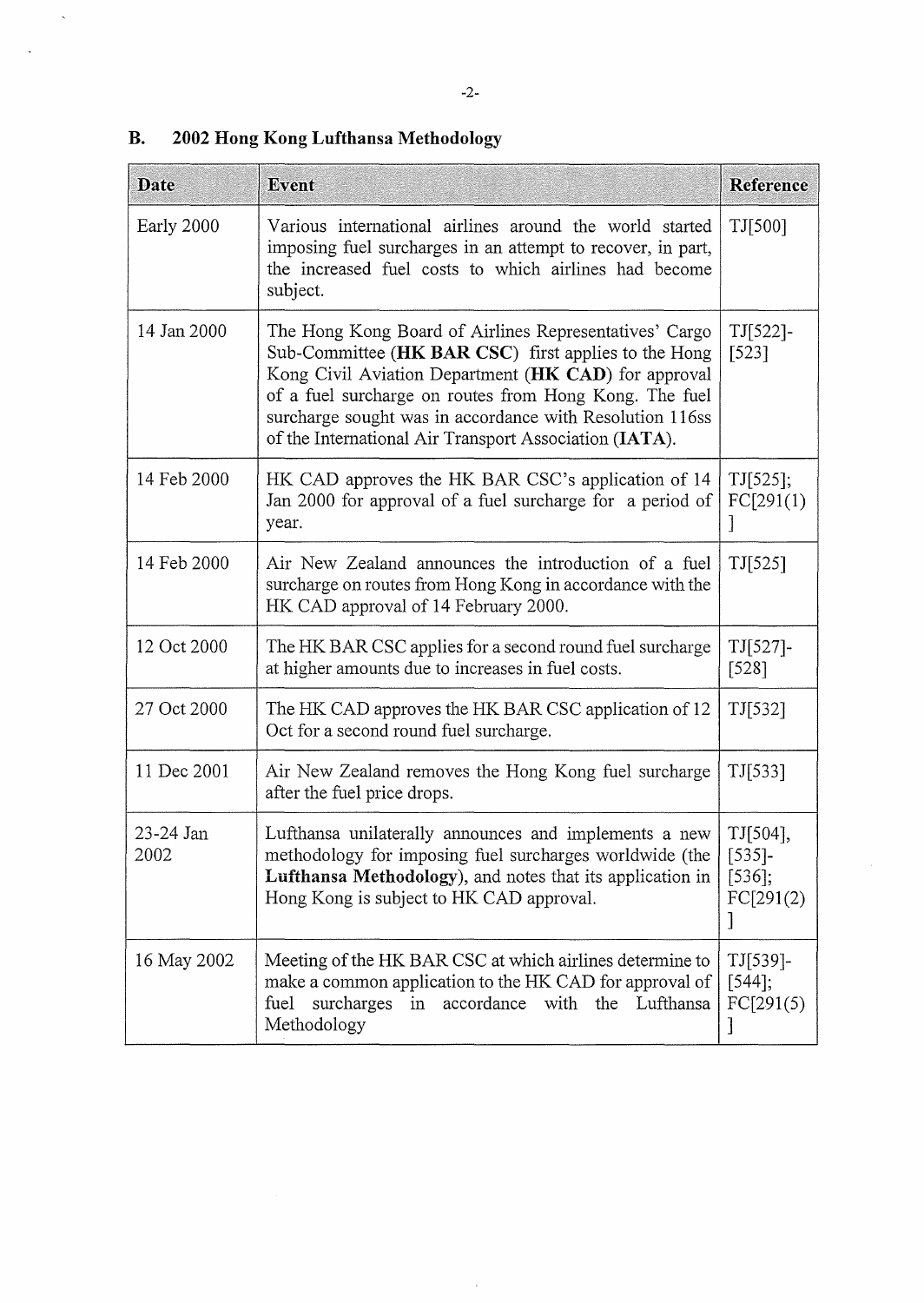| <b>Date</b>  | Event                                                                                                                                                                                                                                                                                                           | <b>Reference</b>                                                                    |
|--------------|-----------------------------------------------------------------------------------------------------------------------------------------------------------------------------------------------------------------------------------------------------------------------------------------------------------------|-------------------------------------------------------------------------------------|
| 23 May 2002  | The HK BAR CSC Chairman, and representatives of<br>Lufthansa and British Airways, meet with members of the<br>HK CAD to discuss the proposed new methodology.                                                                                                                                                   | TJ[543],<br>$[545]$                                                                 |
| 5 June 2002  | The HK BAR CSC formally applies to the HK CAD on<br>behalf of member airlines (including Air New Zealand) for<br>approval of fuel surcharges in accordance with the<br>Lufthansa Methodology.                                                                                                                   | TI[545];<br>FC[291(7)]<br>$\overline{\phantom{a}}$                                  |
| 19 July 2002 | The HK CAD approved the application in BAR CSC's 5<br>June 2002 letter for a one year period with effect from 19<br>July 2002.                                                                                                                                                                                  | $TI[546]$ -<br>$[547]$ ;<br>FC[291(7)                                               |
| 23 July 2002 | Meeting of the HK BAR CSC at which the member airlines<br>present determined that the implementation date of the new<br>methodology would be 1 August 2002.                                                                                                                                                     | TJ[550]-<br>[555],<br>$[563]$ -<br>$[571]$ ,<br>$[577]$ -<br>$[591]$ ;<br>FC[291(9) |
| 23 July 2002 | The Chairman of the HK BAR CSC wrote to the Director of<br>Hong Kong Association of Freight Forwarders Agents<br>Limited and the Executive Director of the Hong Kong<br>Shippers Council advising that a new fuel surcharge<br>mechanism had been approved by HK CAD and providing<br>a copy of the new scheme. | $TJ[554]$ -<br>[555]                                                                |
| 24 July 2002 | Air New Zealand notifies agents that it would impose fuel   TJ[557];<br>surcharges in accordance with the new methodology from 1<br>August 2002.                                                                                                                                                                | FC[302]-<br>$[303]$                                                                 |
| 1 Aug 2002   | Air New Zealand commences imposing surcharges in<br>accordance with the approval granted by the HK CAD on 19<br>July 2002.                                                                                                                                                                                      | TJ[557];<br>FC[302]                                                                 |
| 20 June 2003 | The HK BAR CSC applies to the HK CAD for an extension<br>of the approval of the fuel surcharge mechanism.                                                                                                                                                                                                       | TJ[666]                                                                             |
| 11 July 2003 | The HK CAD partially approved the HK BAR CSC<br>application of 20 June 2003 and granted a six month<br>extension.                                                                                                                                                                                               | TJ[666]                                                                             |
| 18 Dec 2003  | The HK BAR CSC applies to the HK CAD for an extension<br>of the approval of the fuel surcharge mechanism.                                                                                                                                                                                                       | TJ[669]                                                                             |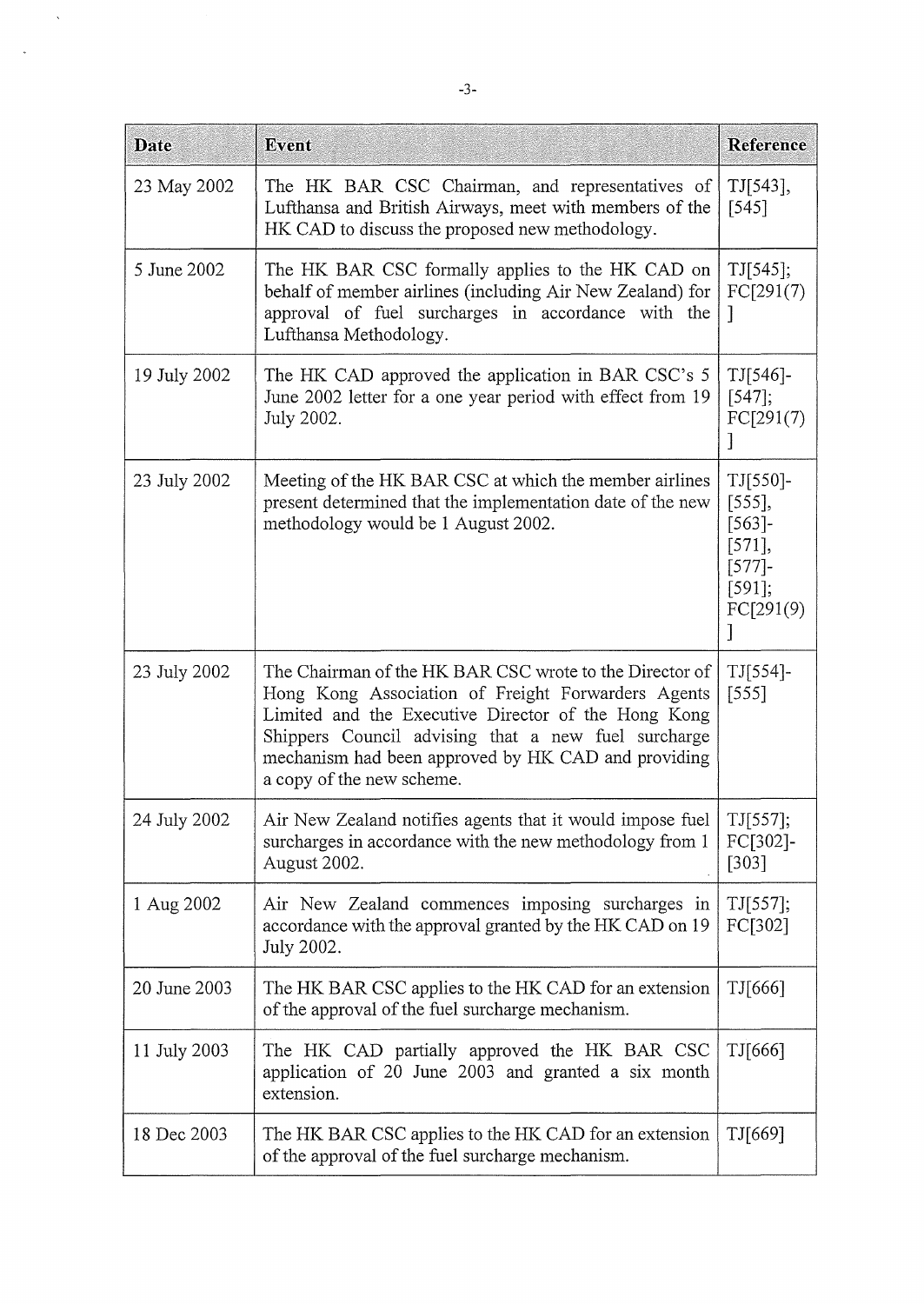| <b>Date</b>       | Event                                                                                                                          | <b>Reference</b> |
|-------------------|--------------------------------------------------------------------------------------------------------------------------------|------------------|
| 17 Jan 2004       | The HK CAD approved the application of the HK BAR CSC<br>of 18 December 2003 and granted a six month extension.                | TJ[669]          |
| 20 May 2004       | The HK BAR CSC applies to the HK CAD to add two new<br>levels to the index.                                                    | TJ[670]          |
| 30 June 2004      | The HK CAD approved the application of the HK BAR CSC<br>of 20 May 2004.                                                       | TJ[670]          |
| 16 June 2004      | The HK BAR CSC applies to the HK CAD for an extension<br>of the approval of the fuel surcharge mechanism for one<br>year.      | TJ[670]          |
| 2 July 2004       | The HK CAD approved the application of the HK BAR CSC<br>of 16 June 2004 and granted a one year extension.                     | TJ[670]          |
| 7 Oct 2004        | The HK BAR CSC applies to the HK CAD to add two new<br>levels to the index.                                                    | TJ[671]          |
| 21 Oct 2004       | The HK CAD approved the application of the HK BAR CSC<br>of 7 October 2004 for the addition of two new levels to the<br>index. | TJ[671]          |
| 7 April 2005      | The HK BAR CSC applies to the HK CAD to add two new<br>levels to the index.                                                    | TI[672]          |
| 19 April 2005     | The HK CAD approved the application of the HK BAR CSC<br>of 7 April 2005 for additional levels to the index.                   | TI[672]          |
| 12 May 2005       | The HK BAR CSC applies to the HK CAD for an extension<br>of the approval of the fuel surcharge mechanism for one<br>year.      | TJ[672]          |
| 1 June 2005       | The HK CAD approved the application of the HK BAR CSC<br>of 12 May 2005 and granted a one year extension.                      | TJ[672]          |
| 29 August<br>2005 | The HK BAR CSC applies to the HK CAD to add two new<br>levels to the index.                                                    | TI[673]          |
| 8 Sept 2005       | The HK CAD approved the application of the HK BAR CSC<br>of 29 August 2005 for additional levels to the index.                 | TJ[673]          |
| 17 Oct 2005       | The HK BAR CSC applies to the HK CAD to add two new<br>levels to the index.                                                    | TJ[674]          |
| 1 Nov 2005        | The HK CAD approved an application of the HK BAR CSC<br>of 17 October 2005 for additional levels to the index.                 | TJ[674]          |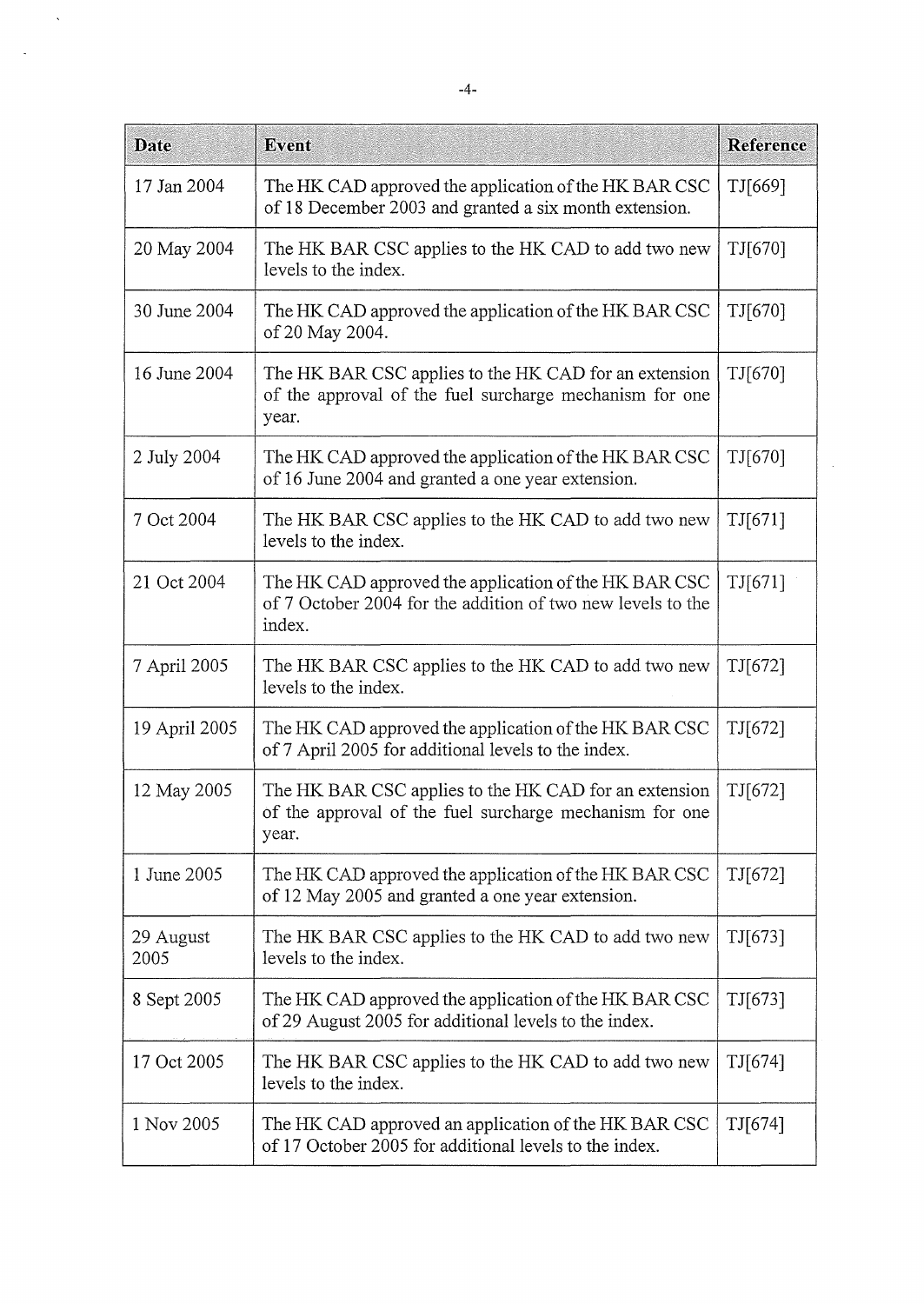| <b>Date</b>  | Event                                                                                                                     | Reference |
|--------------|---------------------------------------------------------------------------------------------------------------------------|-----------|
| 5 June 2006  | The HK BAR CSC applies to the HK CAD for an extension<br>of the approval of the fuel surcharge mechanism for one<br>year. | TI[675]   |
| 21 June 2006 | The HK CAD approved the application of the HK BAR CSC<br>of 5 June 2006 and granted a one year extension.                 | TJ[675]   |

 $\ddot{\phantom{a}}$ 

 $\overline{\phantom{a}}$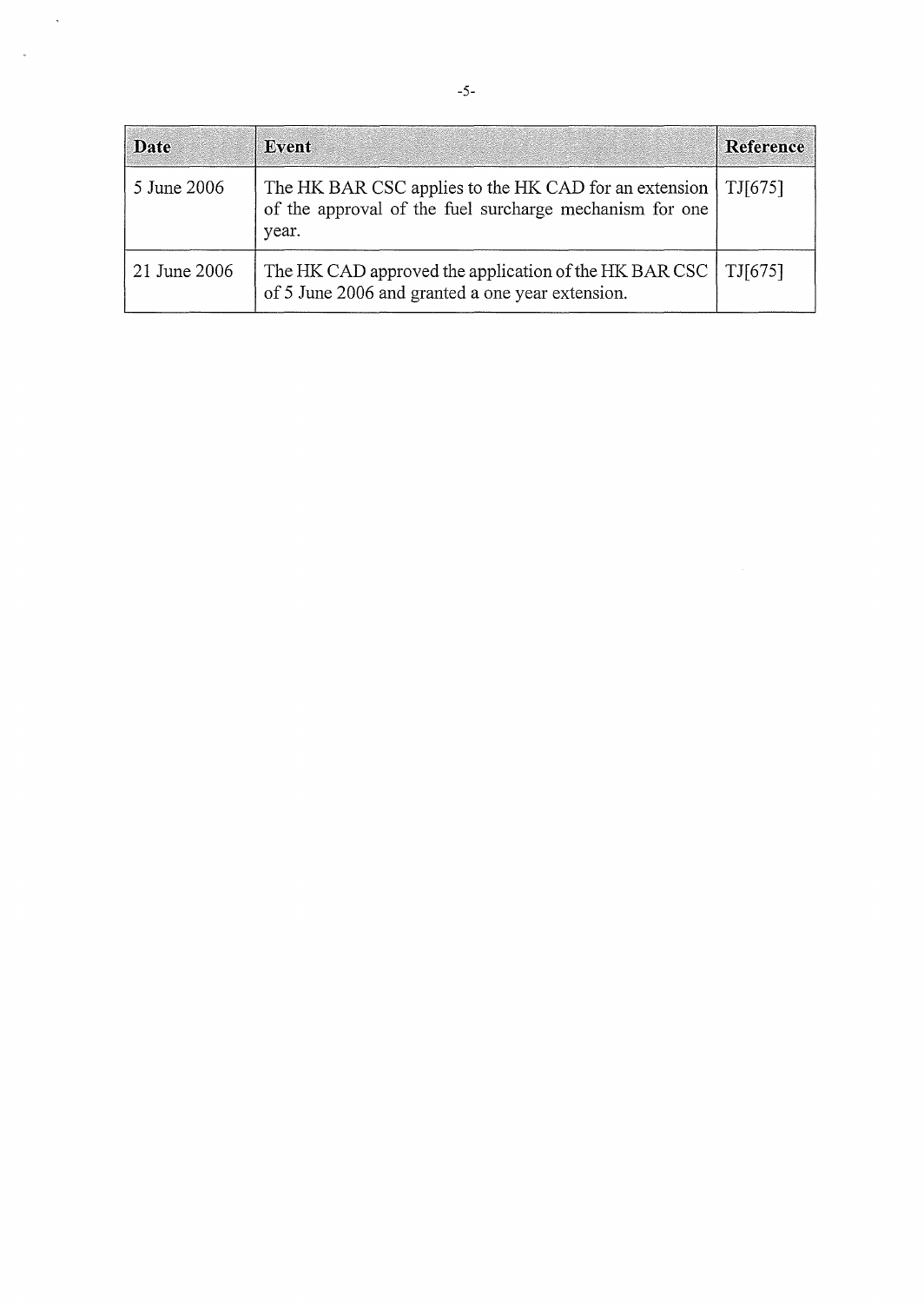| ٠<br>--<br>$-1$<br>۰.<br>$\sim$ |
|---------------------------------|
|---------------------------------|

| <b>Date</b>  | Event                                                                                                                                                                                                                                                                                                                                                 | Reference                                           |
|--------------|-------------------------------------------------------------------------------------------------------------------------------------------------------------------------------------------------------------------------------------------------------------------------------------------------------------------------------------------------------|-----------------------------------------------------|
| 11 Sept 2001 | World Trade Centre attacks in the United States.                                                                                                                                                                                                                                                                                                      | TJ[2(b)],<br>[1113];<br>FC[401]                     |
| 26 Sept 2001 | Meeting of the HK BAR CSC concerning possible<br>introduction of an insurance surcharge.                                                                                                                                                                                                                                                              | TJ[1113];<br>FC[383(1)]<br>$-(2)$ ],<br>$[401]$     |
| 3 Oct 2001   | Meeting of the HK BAR CSC concerning possible<br>introduction of an insurance surcharge. A majority of the<br>airlines present at the HK BAR CSC meeting on 3 October<br>2001 (including Air New Zealand) agreed to make a<br>common application to the HK CAD for approval of an<br>insurance surcharge of HKD0.50/kg on routes out of Hong<br>Kong. | TJ[694]-<br>[696];<br>FC[379(1)]<br>1               |
| 3 Oct 2001   | The HK BAR CSC files formal application to the HK CAD<br>on behalf of some member airlines (including Air New<br>Zealand) seeking approval of an insurance surcharge of<br>HKD0.50/kg for all cargo shipments from Hong Kong<br>effective 11 October 2001.                                                                                            | TJ[695];<br>FC[379(2)<br>$\left\lceil \right\rceil$ |
| 4 Oct 2001   | The HK BAR CSC sends the HK CAD a letter recording the<br>identity of the airlines which were applying for HK CAD<br>approval of the HK0.50/kg insurance charge.                                                                                                                                                                                      | TJ[695]                                             |
| 19 Oct 2001  | HK CAD advises the HK BAR CSC that the charge had been<br>approved for the three-month period from 22 October 2001<br>until 21 January 2002.                                                                                                                                                                                                          | TJ[695];<br>FC[379(3)]<br>1                         |
| 25 Oct 2001  | Air New Zealand commences imposing an insurance<br>surcharge in accordance with the HK CAD approval of 19<br>October 2001.                                                                                                                                                                                                                            | TJ[695];<br>FC[379(4)]                              |

## **C. October 2001 Hong Kong Insurance Surcharge Understanding**

# **D. December 2002 Hong Kong Insurance Surcharge Understanding**

| Date       | Event                                                                                                                                                                                                                                                                      | Reference |
|------------|----------------------------------------------------------------------------------------------------------------------------------------------------------------------------------------------------------------------------------------------------------------------------|-----------|
| 2 Dec 2002 | Air New Zealand (Mr Ngai) completes form circulated by   TJ[700];<br>the Chairman of the HK BAR CSC on 26 November 2002   FC[387],<br>and indicates that Air New Zealand would join in the HK   [393]<br>BAR CSC's application to revise the Cargo Insurance<br>Surcharge. |           |